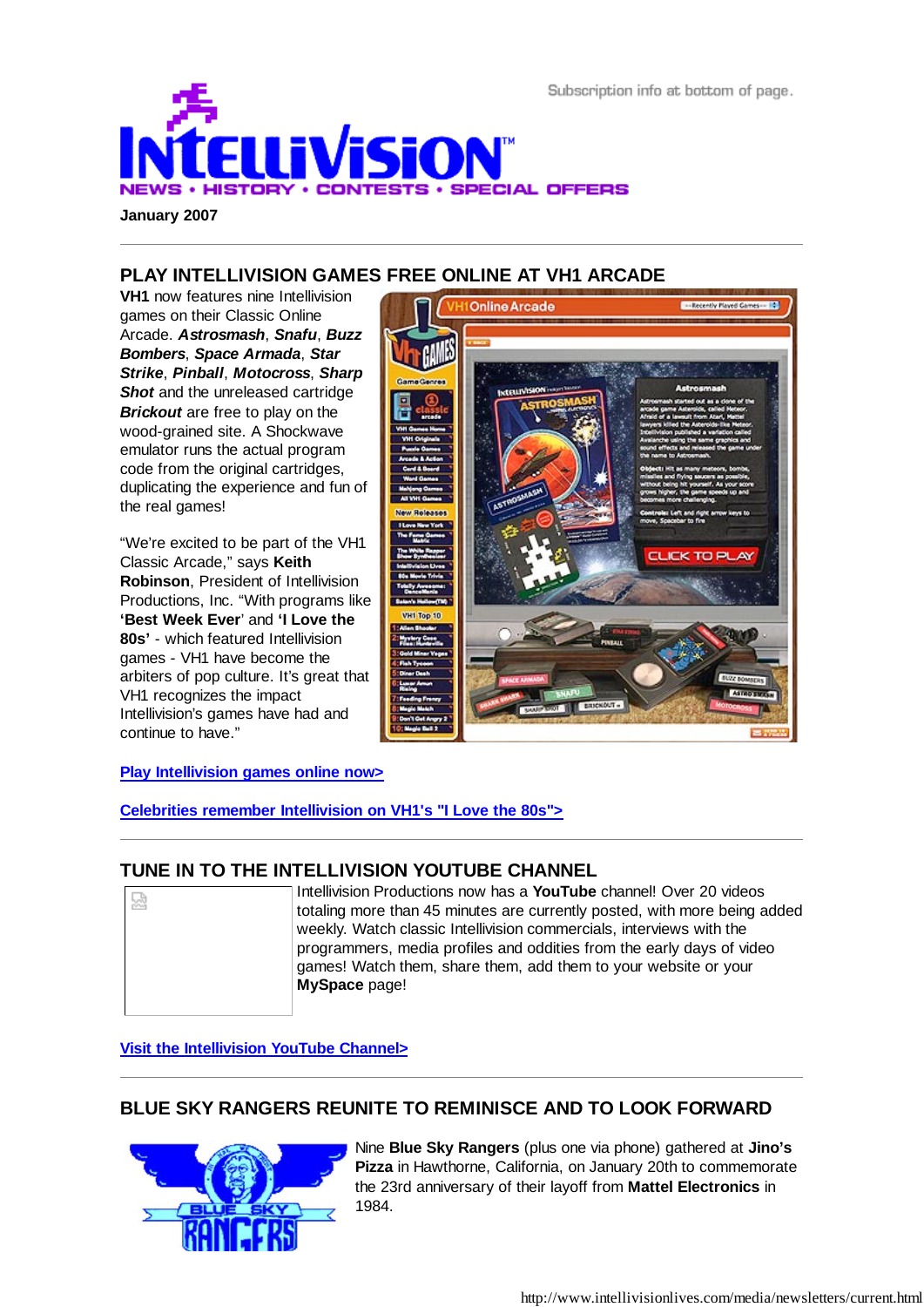

The reunion was partly social (graphic artist **Peggi Decarli Fiebig'**s daughter **Vicki** took orders for Girl Scout cookies) and

partly business. The group looked ahead to Intellivision events planned for 2007, such as the **Classic Gaming Expo**, scheduled to return to Las Vegas in July.



Blue Sky Rangers (I to r) Traci Roux, Ray Roux (seated), David Warhol, Bill Fisher, Bob Newstadt, Mark Kennedy, Peggi Decarli Fiebig, Stephen Roney and Keith Robinson. And in front, the Intellikids: Joey Newstadt and Vicki, Ricky and Krissi Fiebig.

**Bob (***Pinball***) Newstadt** tried out the new Intellivision cell phone games - updated versions of *Astrosmash*, *Night Stalker*, and *Shark! Shark!* that should be available in February. **David (***Thunder Castle***) Warhol** has been instrumental in working with the developers on these games.

Intellivision Productions Vice President **Stephen (***B-17 Bomber***) Roney** reported progress on an OS X-native version of *Intellivision Lives!* for Intel Macs. This version is being produced at **Quicksilver Software** which is headed by **Bill (***Space Hawk***) Fisher**. We are aiming for a release to coincide with the **Classic Gaming Expo** in July.

While many projects are moving forward, our most highly anticipated product is currently stalled.



The **Nintendo DS** version of *Intellivision Lives!* is still without a publisher. Although essentially completed and favorably reviewed by a number of video game writers, publishers are still wary of it. They're just not sure there are enough

Intellivision fans out there for it to be successful.

Obviously, we disagree! Please help by showing your support for Intellivision! Add us to your **MySpace** friends, embed our

YouTube videos and spread the word! We need to show publishers that there is a strong Intellivision community out there!



David Akers, on the phone from Japan where he teaches English.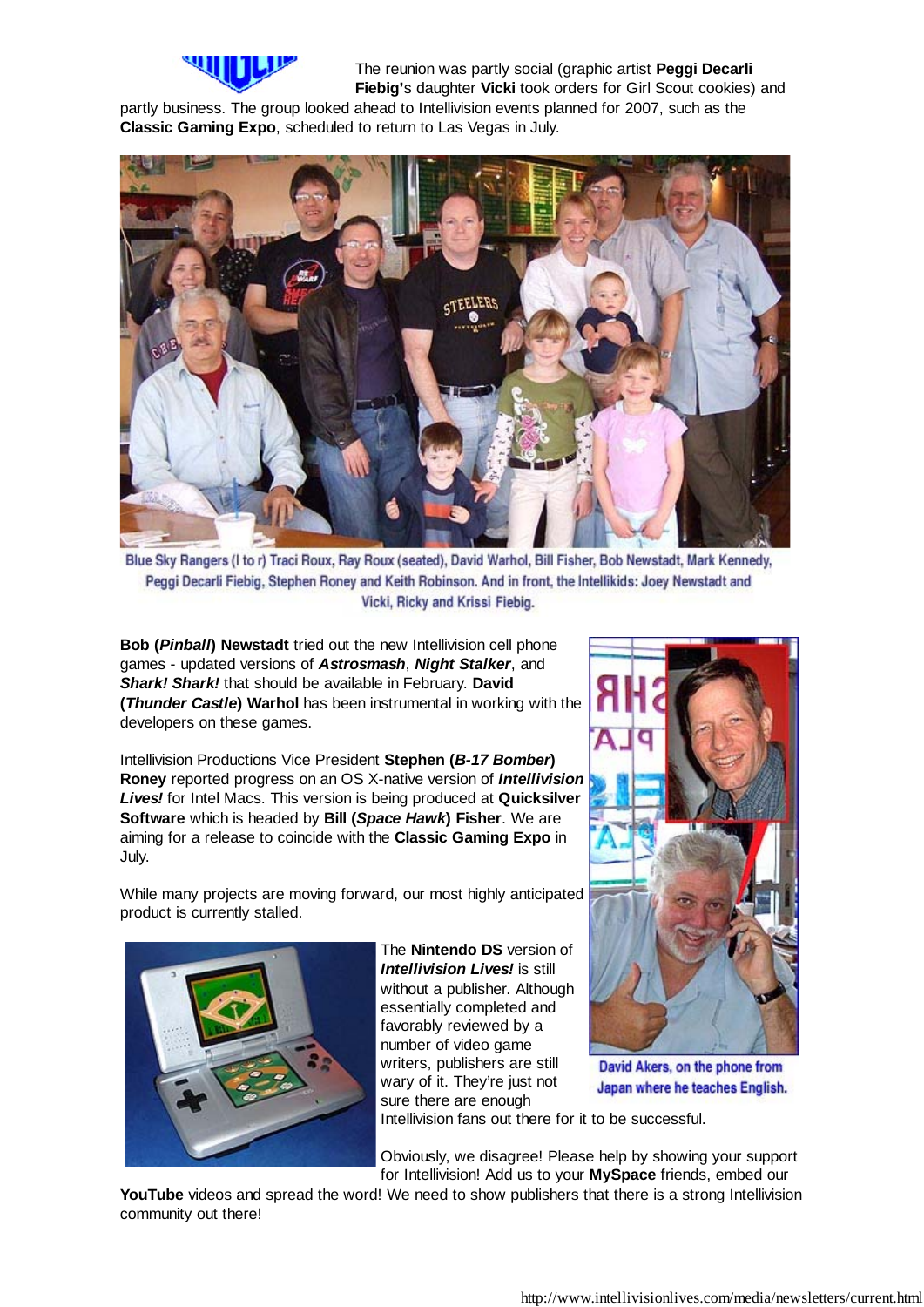Our goal is to announce a publisher by the time those Girl Scout cookies arrive! **Thin Mints or Bust!**

**Intellivision MySpace page>**

**IGN.com review of** *Intellivision Lives!* **for Nintendo DS>**

**Classic Gaming Expo website>**

#### **INTELLIVISION SIGHTING: BARB WIRE**



In the 1996 film *Barb Wire*, **Pamela Anderson** plays a bounty hunter in a future apocalyptic society. Barb Wire may be scantily clothed, but she's heavily armed. Included in her arsenal is an armored, fullyequipped, rocket-launching van. How do you control such a complex moving weapon? Why, **Intellivision**, of course!

A few glimpses of the van's dashboard show the **Intellivision Entertainment Computer System (ECS) keyboard!** The ECS with keyboard module, released in 1983, added a whopping 2K of memory and a stripped-down version of the BASIC programming language to the Intellivision console, turning it into a computer apparently powerful enough to run a rolling death machine! **Blam!** Take that, Atari!

Thanks to **Pierre Savoie** of Granby, Quebec, for reporting this sighting!



Barb Wire's rocket-launching van, powered by Intellivision!

### **INTELLIVISION TRIVIA CONTEST**

23 of you entered our previous trivia contest. The question:

David Warhol named them Gus and Max. Who are they?



There were some creative guesses, including his kids, his yachts, and his testicles, but 10 of you had the correct answer: Gus and Max are the two computer players in Dave's Intellivision ECS game *Mind Strike*.

From the 10 correct answers, the random number generator at random.org selected **Norman Pelz**, as the winner of an **Intellivision coffee mug**.